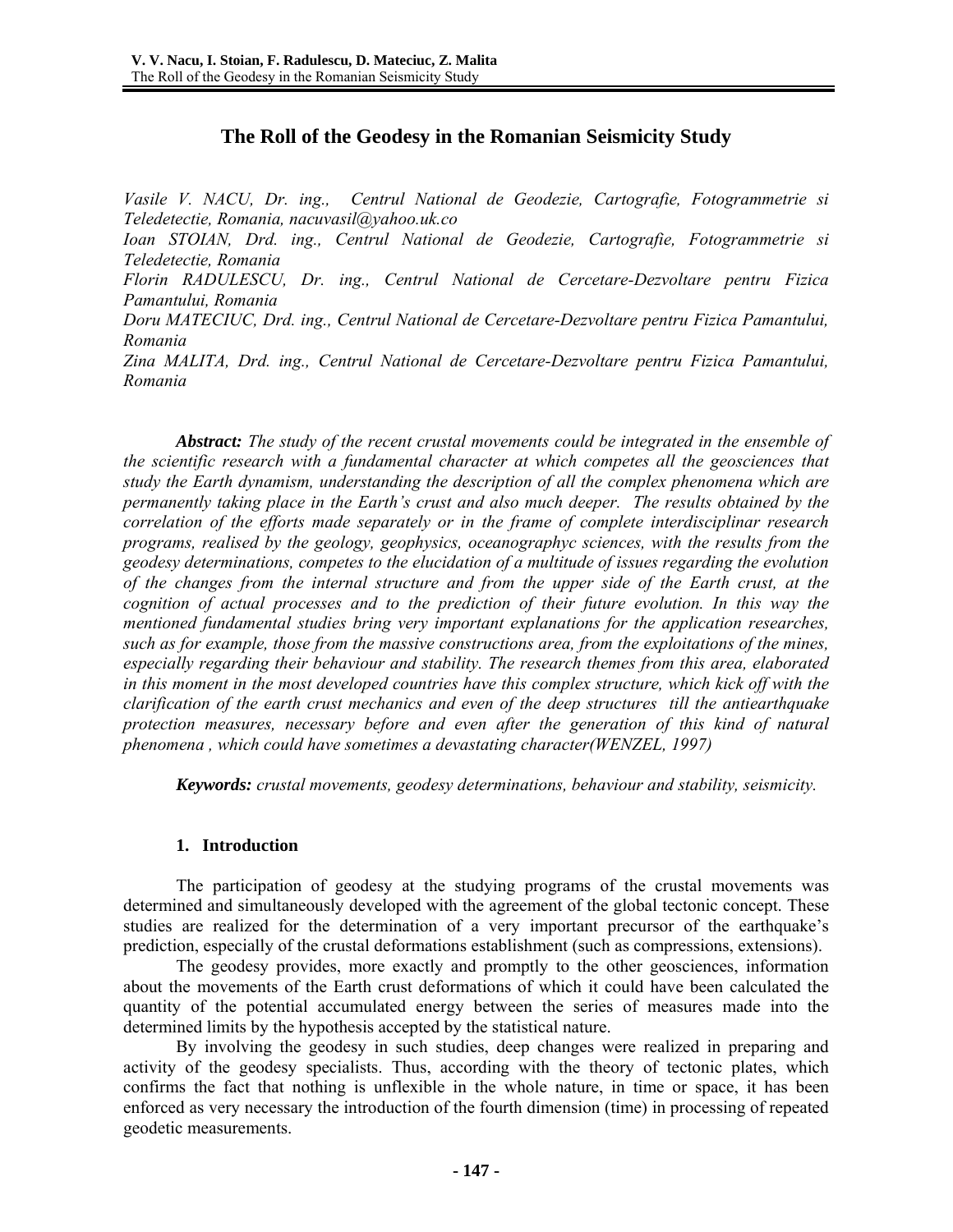In order to be able to respond with the needed capability by the requirements of the other geosciences, the specialists in geodesy must have acknowledges from the areas they are collaborating to (geophysics, geology, constructions) especially in the area of the solid corpse mechanism which could deformate, so as from the repeated geodetic measurements could be determined those physical quantities (movements, deformations, tensions, potential energy) which can be used as precursors of a prospective seismic event.

In the last few decades, new procedures had been developing for the processing of repeated geodetic measurements in order to establish the already mentioned parameters, of which the finite elements method have found numerous adepts. The main theoretical concept used in the finite elements method, is based on the use of variation principle in which intervenes first the solution of diferential equation systems in a particular area which must respect some certain conditions at the limit, by using minimal conditions imposed to functional sizes from that area. The specific of the finite elements method is the fact that these conditions are applied on subareas of the studied object, named finite elements. These are tied between them in some certain points named knots which in the case of geodesy webs are represented by the points of which the web is made up. Therefore, it could be assessed the research's actuality and the utility of the outcomes, regarding the studies of seismic risk and earthquake's prediction.

## **2. The contribution of geodesy in the interdisciplinary studies regarding the earthquake's prediction.**

 Throughout the years, the earthquake's prediction together with the prediction of historical events or extraordinary natural phenomena such as wars, diseases, starvation, floods have constituted remarkable concerns of several politicians, scientists, fortune-tellers or even of so-called prophets. The skepticism that surrounded this kind of preoccupations is on the agenda even nowadays, though the efforts and the meanings are continuously developing.

If we limit ourselves only to the object of this presentation, we can mention that in worldwide acknowledged works (Lyell, 1968) it is analyzed the evolution in time at the capable methods to emphasize the phenomena that appear before the earthquakes in the legitimate attempt to warn the population as fast as possible about an imminent earthquake. Among such as traditional precursors we can mention: the special changes of the climate conditions, the earth movements up and down and also the unnatural behaviours of some animals concluding that the popularity of folkloric myths have often a scientific background. Many scientists have also released the hypothesis of the appearance of such opinions and theories, as psychological reaction of the population, affected by the mentioned disasters and less by scientific proved analysis.

Simultaneously with the appearance and the development of adequate instruments and technologies which have been used in numerous seismic areas on the whole globe, in our country also, this has been followed by filling out the list of earthquake's precursor phenomena with new components of whose inducements gets an emphasized scientific character and to whom it is given more and more the necessary credibility.

## **3. The main precursors of earthquakes**

One of the research directions in the last years, which maintained the hope for the reduction of the losses and faults produced by earthquakes is represented by the revealing of new technologies capable to realize their prediction, by the study of physical measured precursors which happen before the earthquake in general. In the specialized literature ( Rikitake, Vogel, Scholtz ) they are presented several classifications of earthquakes precursors.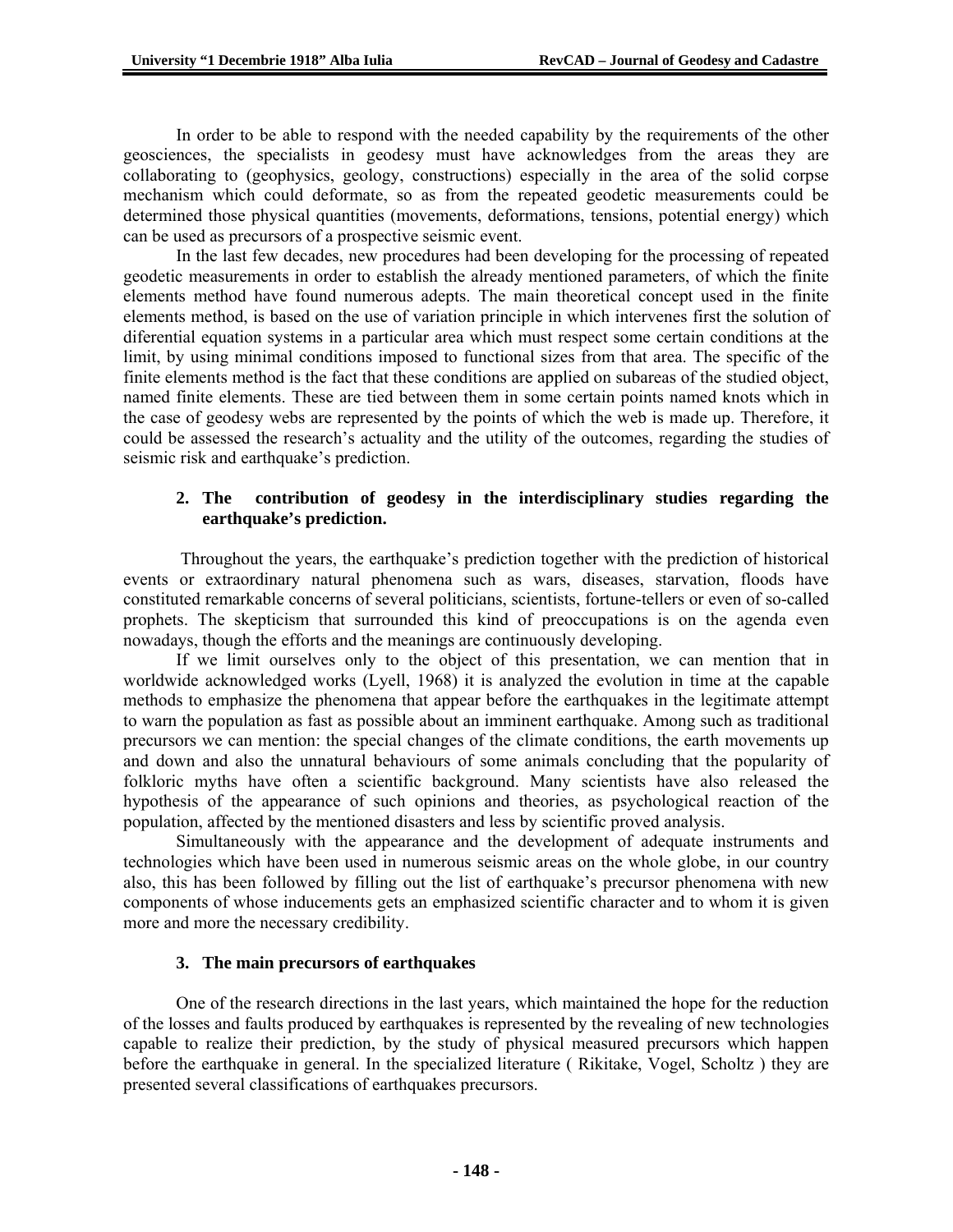Among more than 20 precursors (Rikitake) taken into consideration at the production of Japanese earthquake's prediction Japanese program, an important position is granted to the recently crust movements study.

The vertical movements, as the horizontal or tridimensional movements also, as specific measurable deformations could be considered real disciplines in this area.

### **3.1. Geodetic technics and gravitation measurements**

In the same time with the appearance of tectonic plates, a new dimension was attached to geodetic measurements time. The geodesy was requested together with the other geosciences : geophysics, geology, geomorphology, oceanography to bring their contribution into confirm or fulfillment of the hypothesis which were found at the basement of this theory. In this context, the modern geodesy is characterized by a systematic approach of the dynamic phenomena which modifies the shape and the gravitational field of the Earth as a whole or only in limited areas. Being a continuously developing science, the geodesy brings important contributions at the mentioned agenda, while other more developed technologies appear and especially with enlargement areas bigger and bigger, getting close to the covering of the whole globe.

- Vertical geodesic webs;
- Horizontal geodesic webs;
- Repeated measurement of gravity;
- Space-related geodesic technics.

### *The classification of geodetic determinations of the Earth's crust recent movements*

The geodesy has an important role in earthquake's prediction studies, which have a strong interdisciplinary character, being the only geoscience which can offer geometrical information more and more precise, regarding the Earth's crust deformations. The results obtained by correlation of the observation and studies realized by geology, geophysics, geomorphology, oceanography with those obtained by geodesic findings , competes to the solving attempt of issues regarding the evolution of Earth surface and profound structure, to the acknowledgement of present processes which integrate in crust dynamic and the attempt of predicting their future manifestation way.

The spotting of the movements (including the deformations) of the upper side of Earth's crust which are happening before, during or after the earthquakes, by geodetic methods, give them a fundamental research character, and also a practical one competing to the determination of stability degree of the ground in the populated areas or in the areas where big industrial or edilitar objectives are about to be placed.

*Classification regarding the reference system taken into consideration:* 

- the absolute determinations
- the relative determinations of vertical, horizontal, and tridimensional movements.

*Classification regarding the amplitude of the recent movements determinations of the Earth's crust:* 

- global determinations
- regional determinations
- local determinations.

*Classification regarding the geodetic determination precision* 

*Classification regarding the results obtained by processing* 

*Classification regarding the final product realized upon the process of repeated geodetic measurements* 

- the vertical movements map

the horizontal gradients of vertical movements

*Classification regarding the processing methods of repeated geodetic measurements*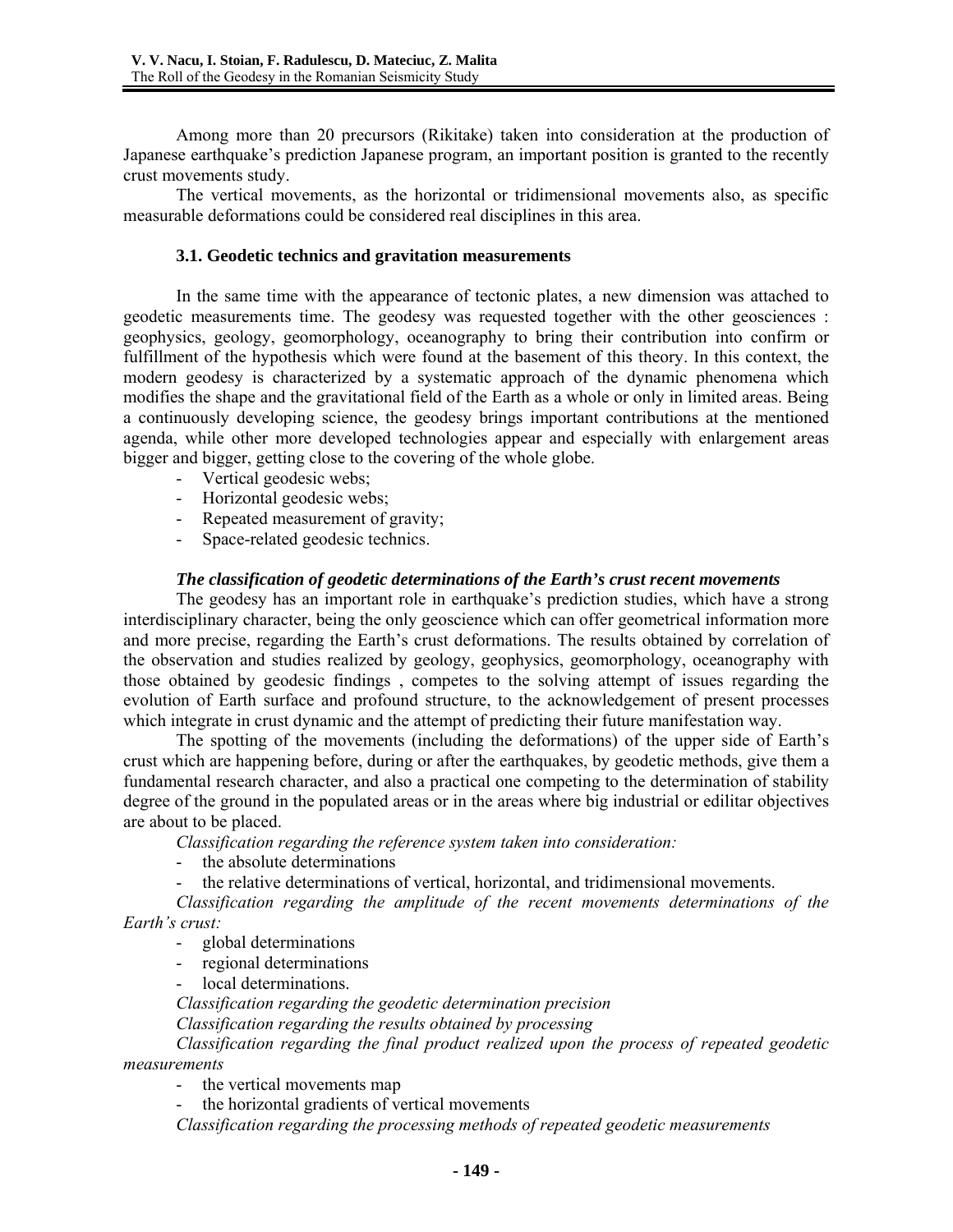- processing models in a status concept
- processing models in quasi-status, quasi-cinematic concept
- the determination of movements and of mobile entirely deformations.

## **4. The geodesy contribution in earthquake's prediction**

The earthquakes prediction has as a final goal the reduction of huge damages produced by then, as well as human loss. Approximately 3 decades ago, they use to consider that the prediction of the earthquake couldn't have been considered a real scientific research. However, in the 60's, research programs of earthquake's prediction have appeared in Japan and USA, which have denied the previous hypothesis. The strongest earthquakes which brought human losses and also material losses, which can be considered catastrophic and which took place in the last years in several areas (for example the one that occurred in our country at March 4th, 1977) prove the necessity of the approach and step by step solving of the extremely complex issue which is the earthquake's forecasts.

In the earthquake's prediction we can underline the following basic aspects ( Dambara, 1980)

- the area's prone to have strong earth earthquakes with bigger probability
- observing the measurable changes in sight of this areas amongst the precursors of earthquakes, for the calculation of the moment when the earthquake will strike
- the development of display patterns of the earthquakes source in order to realize a proper interpretation of the phenomena evolution and the research outcomes.

The main principle of earthquake's prediction is rather simple but not always easy to accomplish and can be presented in this way: any parameter which can be taken into consideration as a earthquake precursor, which shows big changes reporting to the normal data can be used for the earthquake prediction, if the possibility of its measurements in time exists.

In what concerns the geodetic determinations, the main recently mentioned could be in such way applied: the big and sudden changes in geodetic points position could often be associated with a future earthquake. These changes can be without any doubts strongly influenced by the marking system of the named points.

This has to be in such way accomplished lest should the moments of the superficial stratum influence the conclusions regarding the position of the signs.

The conducted studies have to underline those movements of the geodetic signs which come as a consequence of the sudden released of tensions who have been accumulated, to the break up limit of the active tectonic forces.

Also, a real proficiency can be achieved only with a high rate of the repeated geodetic measurements and as well with an adequate coverage with geodetic points of the researched area. An earthquake's prediction must provide the following main elements: the rupture zone, the magnitude and the moment of the phenomena happening.

## **4.1. The rupture zone prediction or the epicenter area represents one of the compulsory elements of a complete telluric prediction.**

After the earthquake stroke, the rupture zone could be identified by the area that includes the epicenter of the pre-shocks or the size of the surface with crust deformations pre-seismic and coseismic.

For the crust deformation finding out of an unidentified seismic region must be conducted repeated geodetic measurements, researches which could be considerated having a fundamental character.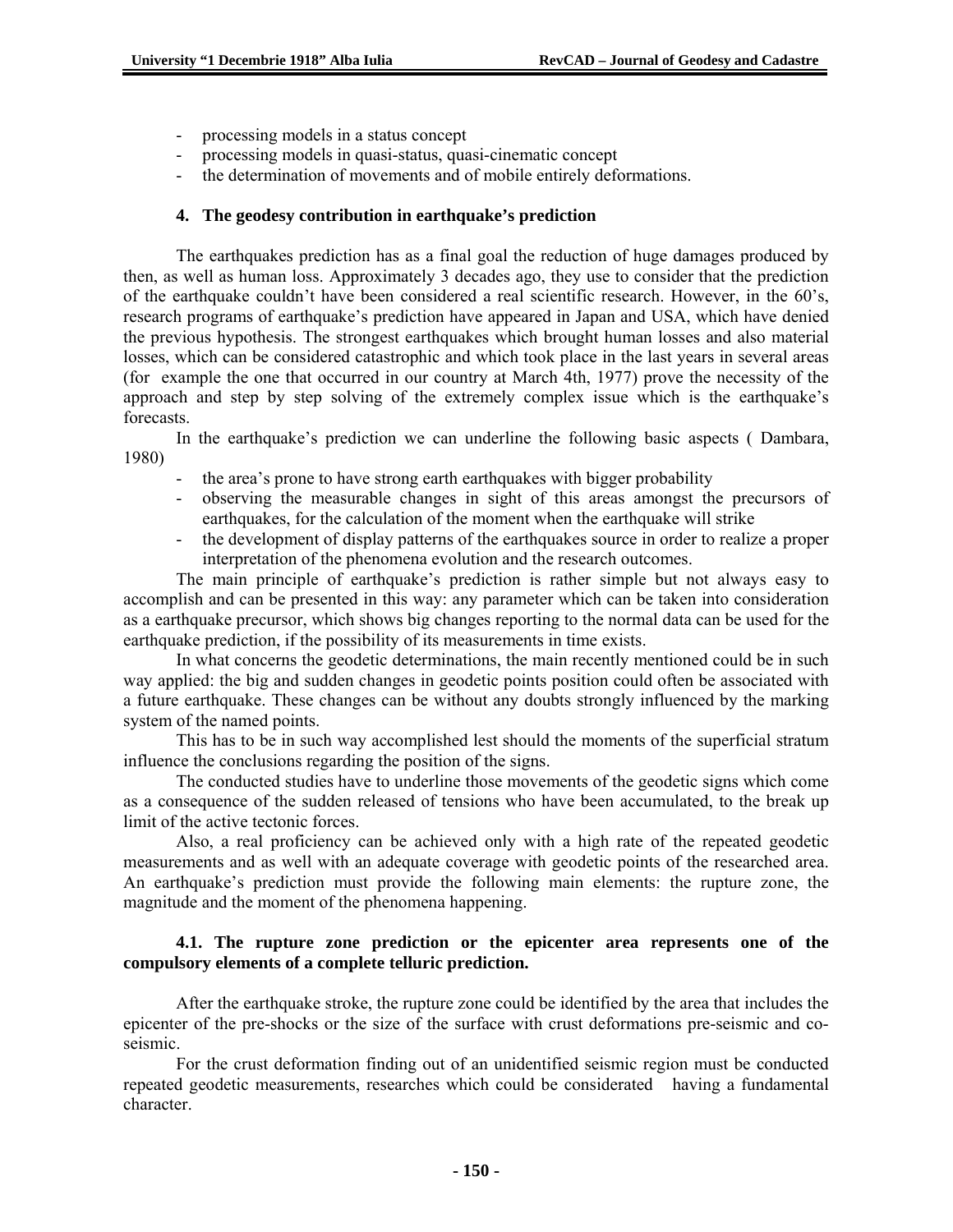Because the interval between the fundamental successive researches cannot be extremely a brief one, due to the expenses and the extremely wide human effort, their frequency could be rather important just in few areas, where the probability of an earthquake strike in the immediate future is obvious, regarding the seism precursors and the previous seismic activity. Therefore, in such regions, geodynamic polygons are created, in which not only geodetic measurements are executed but also other kind of measurements which are repeating at proper time intervals.

#### **4.2. The magnitude prediction**

The tensions that could accumulate in a volume unit of Earth's crust, are more or less uniform depending generally on the area's geology and the internal structure of lytosphera. Thus, it is accepted that powerful seismic phenomenon involves large areas with crustal deformations associated with the earthquake .

Such a relation between the earthquake's magnitude and the crustal deformation's area was obtained by Dambara in 1966 and subsequently corrected in 1981:

 $M = 1.91 \text{ lgr} + 4.43$  (1)

where M is the earthquake's magnitude and r is the medium rate of the crustal deformations area expressed in km. The relation between lgr and M is graphically presented in fig. 2 for a 34 set of earthquakes that toke place in Japan. The crustal deformations have been detected by geodetic measurements.

The standard deviation for a M value, inferred with the relation (1) is  $\pm 0.3$ . Even if the relation (1) is obtained from crustal deformations data wich have accompanied an earthquake, the same relation is presumed to remain valid also for the precursor movements. The respective equation can deliver a limit for the estimation of the observation stations density (respectively of geodetic guide marks), for the earthquakes' prediction with different magnitudes. For example the rays of crustal deformations anomalies for different magnitudes can be formulated like this:

| M |          |      |      |  |     |
|---|----------|------|------|--|-----|
| r |          | 65km | 20km |  | 6km |
|   | $\cdots$ |      |      |  | . . |

In order to mak a difference between an abnormal area and a normal one it is necessary that there appear abnormal movements in more points (grouped). Therefore, if there is persued the achievement of a prediction of a  $M=7$  magnitude earthquake, it is indiquated to use a triangulation net with maximum 10 km sides. If the next expected earthquake, wich can be predicted, would have the minimum magnitude situated among  $M=6$  value, the distance between geodetic guide marks must be shorter, under 3 km, else, the anomaly can not be detected at the necessay precision, even if this one would take place.

## **4.3. The prediction of the earthquake's generation moment**

The establishment of some dependence relations between the magnitude of the M earthquake and T period of time where it take place crustal movements, has preoccupied several authors (Tsubokawa, 1969, 1973, Scholz a.o.; 1973) resulting different readingsd, whence the more customary is:

$$
lg T = 0.65 M - 1.2
$$
 (2)

where T is the time forerunner measured in years.

Rikitake (1979, 1994), who analysed the available forerunner data, that are of a larger class than the former study, has obtained the next equation:

$$
lg T = 0.60 M - 1.01
$$
 (3)

We can notice that there are small differences between the results of those 2 equations for M<7 magnitudes, differences that become greater when there are M>7 magnitudes. There were considered, for example, data from this seismic area (Dambara, 1981).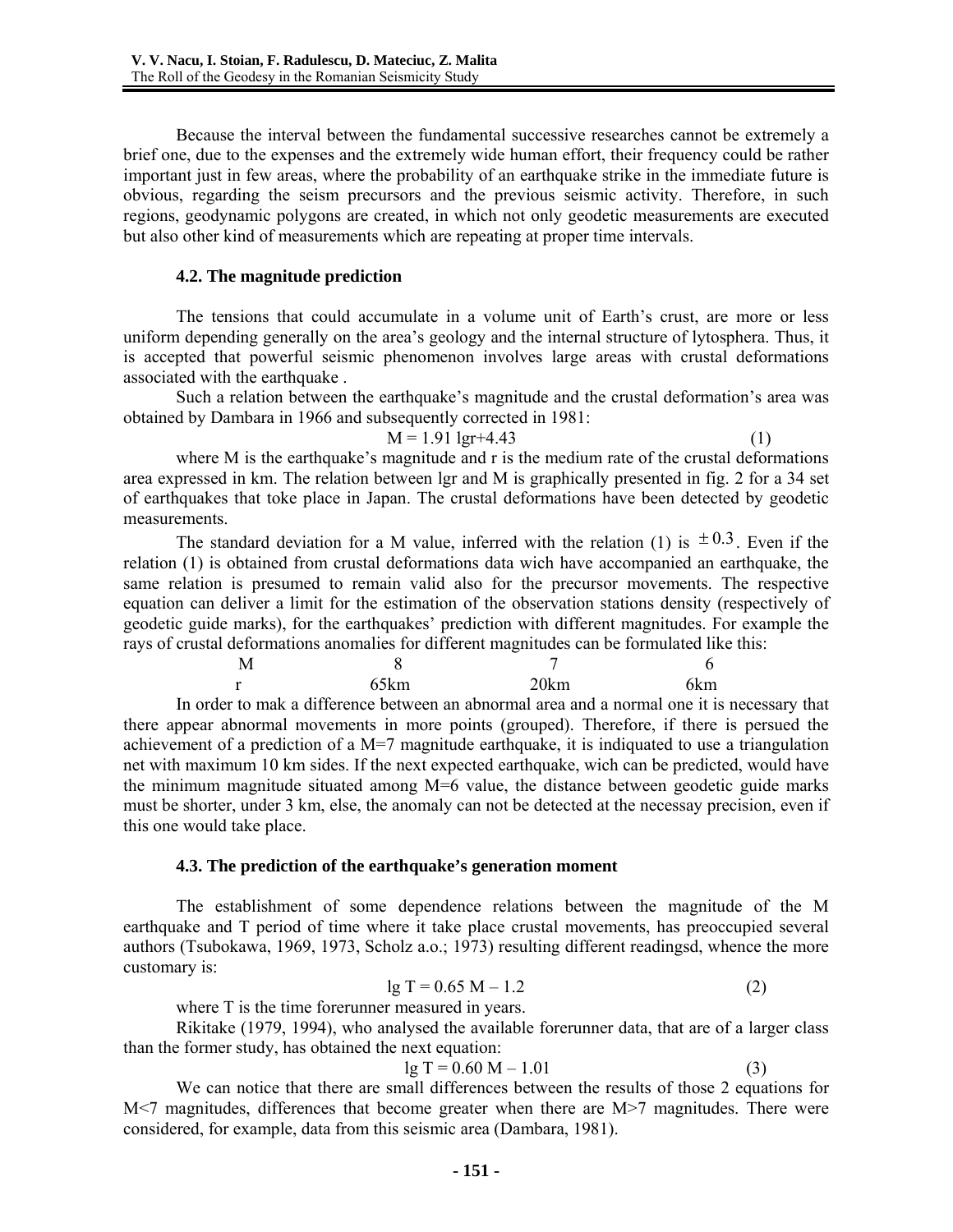In geodetic measurements time forerunner can be sued on the diagram presented in  $1<sup>st</sup>$  fig. and described this way:

 $(\alpha)$  – crustal movements extended on a long period of time in wich take place accumulation anomaly movements of the elastic tensions.

 $(\beta_1)$  – anomaly movements extended on a long period of time, for some years, before an earthquake happens. In this period there take place expansion processes.

 $(\beta_2)$  – anomaly movements that take place little while before another earthquake's production.

 $(\gamma^1)$  – in this short stage it takes place an equalization of the tensions that go before the production of the main shock (the  $\gamma^2$  period) and the liberation of the tensions (the  $\gamma^3$  period). Here occur big and sudden deformations.

 $(\delta)$  – this stage represents a sequence with casual movements that happen right after the shock.

After the mentioned stages, restarts the accumulation cycle of the tensions.



Fig.1 The typical qualitative analysis of the vertical crustal movements in active seismic area (after Dambara, 1981)

#### **5. The principle of the finite elements' method**

In order to retrospectively analyse the development of the finite elements' method wich we will name MELFIN (in the anglo – saxon specialized literature, this method was known under the name of the Finite Element Methods – FEM), it has been ascertained that the first trials of using this method has been made about 50 years ago (Olariu & Bratianu, 1986). Thus, Hrenikoff proposed in 1941 the frames method used in elasticity, whereby the analysed body is replaced by a bar ensemble, thus giving the possibility to represent a continuous elastic environment, with an endless freedom degrees, through a bar ensemble with a finite number of elements and freedom degrees.

In 1943, Courant developed the method introducing for the first time estimation functions similar to the one used in the present to define triangular finite elements.

The basic principle wich stands for the formulation of finite elements method, is the correlation between a part and the whole. (Zienkiewicz, 1977, Schearz, 1980 Pascariu, 1985, Serediuc, 1996). According to the dialect conception, the whole is expressed as an unitary totality, being instituted of an ensemble of constitutive parts wich are organically integrated and subordinated.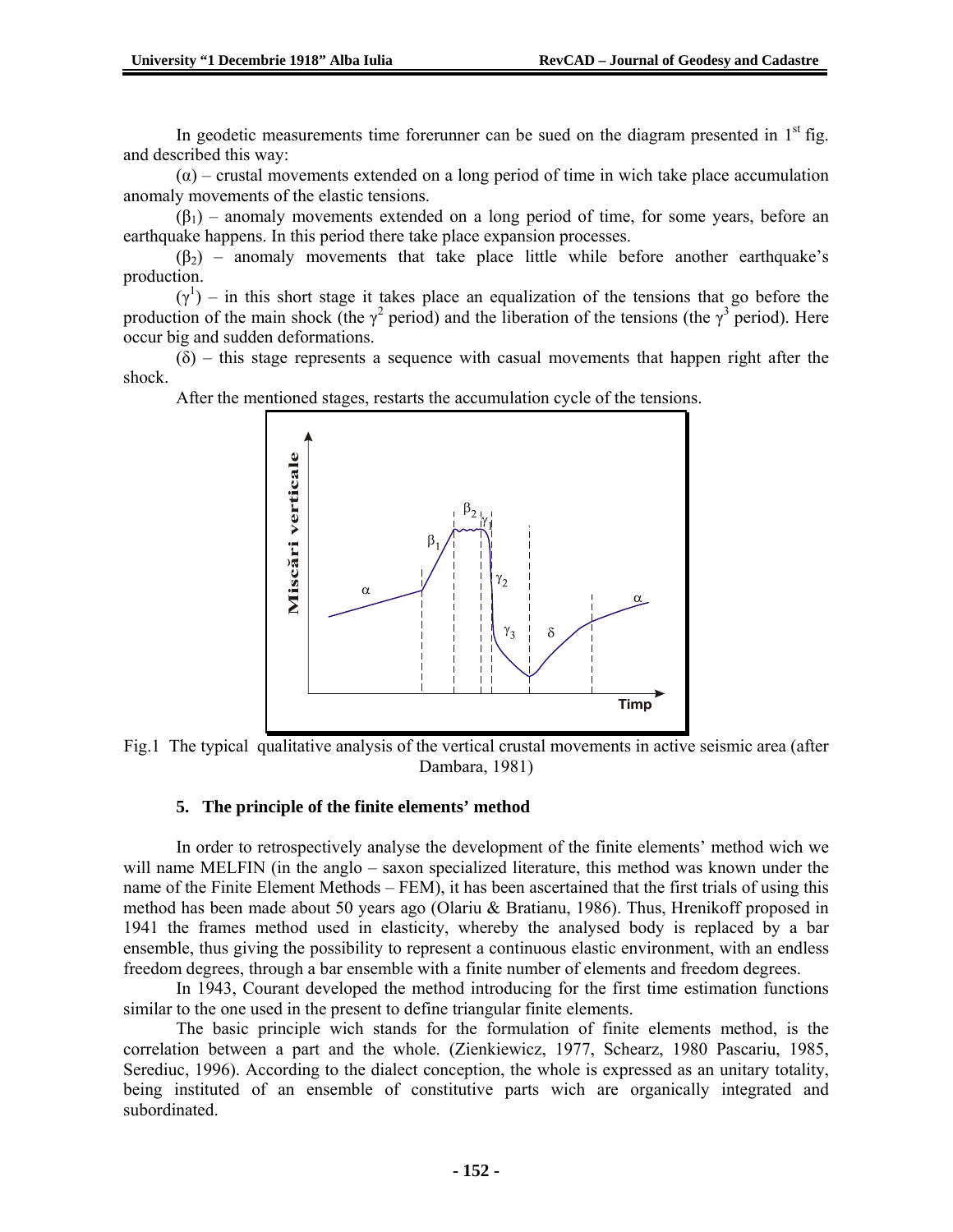Unlike the mechanical conception, wich considers the whole as a sum of tha parts, each one maintaining its individuale properties, the dialect conception admits the existence of some interdependence relations between the part and the whole. The finite element considered apart, out of the body, as a result of its relative independence manifestation, has individual properties entirely different from the interaction properties that it has when is being correlated with the other finite elements, components of the body and integrated in it, as a structure element.

Mutually, the whole body expresses its relative interdependence according to the fact that at the action of the external forces the quality of the given answer does not depend on the number of finite elements in wich the body is underdivided nor these one, separately taken, qualitative specific character.

The state changes of the finite elements inside the whole as well as the modification of the correlation interactions' type between the finite elements changes the qualitative behaviour of the considered body.

The method of finite elements presents, by comparison with other numerical methods, certain possibilities more particular, whence we mention the most important ones:

- the modelation of some irregular shapes, using finite elements with different sizes and shapes, adequate for the geometrical configuration of the studied body;
- the treatement, with no major difficulties, of some problems in wich vary the body's physical properties;
- the adaptation of finite elements' dimensions at the main characteristics of the tackled problem, as for instance the size of the studied function's gradient.

### *The analysis of the effort state with finite elements*

As a finite lement for the division of the plane structure (earthly surface) will be considered the triangle  $(2<sup>th</sup>$  figure). Every knot of such finite element has two liberty degrees (crucial shifting), therefore every triangular finite element owns in all six liberty degrees.



Fig. 2. Disparagement in finite elements (after Mocanu, 1977)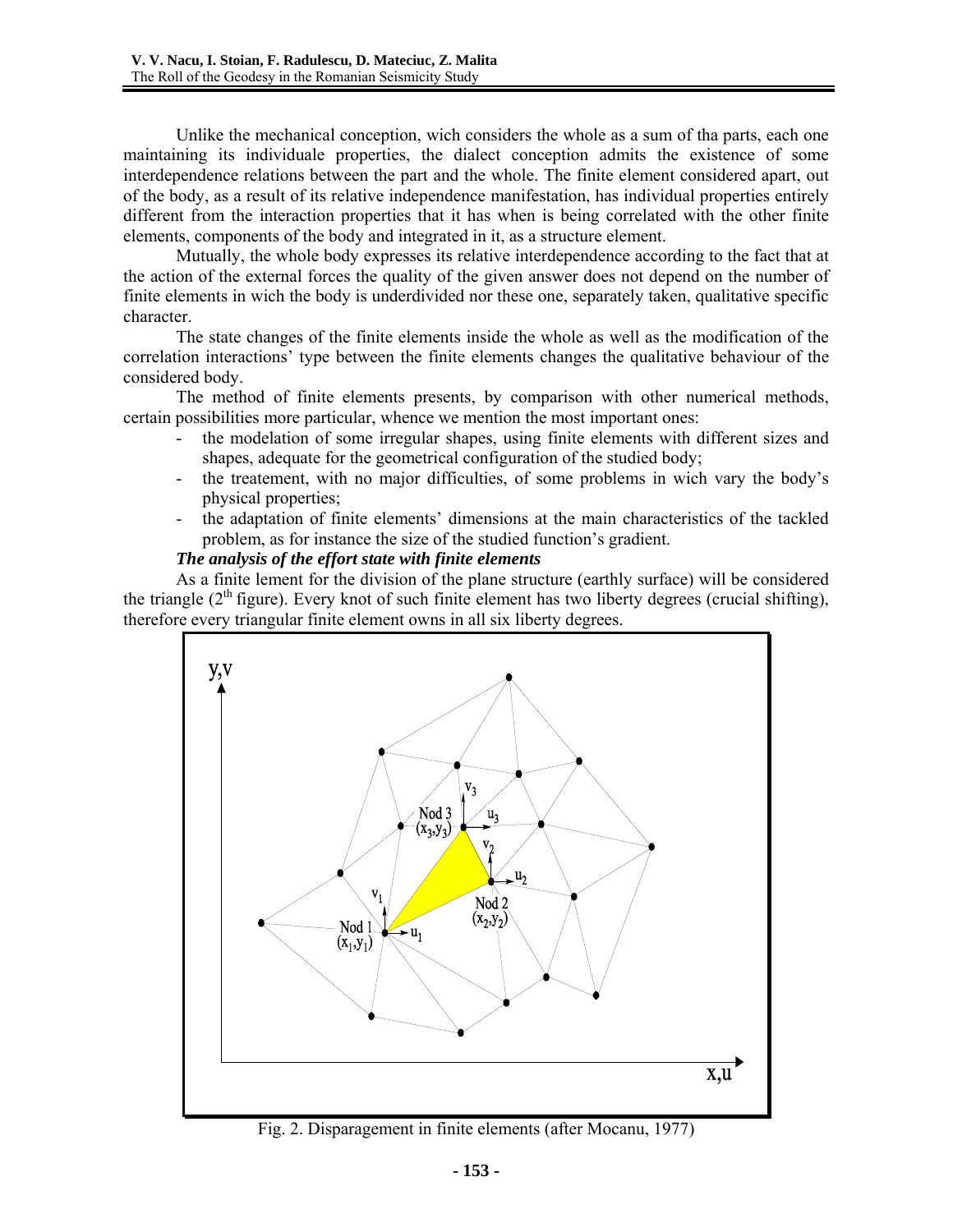#### **6. The geometry of bidimensional deformations**

Some publications, for the deformation concept, are introduced (for a complete clearing up) other clearing up possibilities such as: unitary deformation and respectively un-unitary deformation.

In the unitary deformation, all parallel lines in an undeformed stage, stay parallel in a deformed stage. In exchange, in the undeformed stage it is accepted that at least certain initial straight lines of a body become some curves in the final shape.

Such unitary deformations as well as the un-unitary ones arise in the dynamics' study and rely on the division of the crustal layer in vertical prism with triangular section. Knowing the g gravity, the crust's density in the  $\rho$  study area, the S section area, the width of the H prism and the modification of its ∆H widht, the modification of the potential energy is calculated using the relation: (Fujii, 1991):

$$
\Delta \phi = g \rho S H \Delta H / 2 \tag{4}
$$

The  $\Delta W$  slate energy is inferred by  $\mu$  rigidity,  $\gamma_{\text{max}}$  maximum slate deformation and  $\Delta$ dilatation on the Earth surface (Fujii, 1991):

where the specific deformation in the relation is presumed to be:

 $\varepsilon_{33} = \Delta H/H.$  (5) This means that the modification of the prism widht is uniform in the lenght of every finite element's vertical axis. In addition, as we often act in the Theory of elasticity, it is presumed that both the specific deformations, of the two axis that involve horizontal slate deformations, are null (ε13= ε23=0), and the equality of the two Lamé canstants (also named slate modulus,  $\lambda = \mu$ ). It is necessary to underline the difference between Lamé constants, wich will be applied to the tensions deduction and the ones applied to the slate energy's deduction. In the first situation, Lamé constants, had specific values of the used finite element and of the measurements' type involved in the deformations' calculus. Thus, in a triangle finite element's case, with equal and correlated weight observations (isotrophic geodetic net), Lamé constants are (Grafarend, 1977):

- for the directions' observations:

- $\lambda = -3/4$   $\mu = -3/4$ for distances observations  $\lambda = -3/4$   $\mu = -3/4$  $\beta$  for angular observations: (6)  $\lambda = -9/4$   $\mu = -9/4$ 
	-
- 
- for the distance differences observations

 $\lambda = -9/4$   $\mu = -9/4$ 

In the second case, the one of the deformation energy's calculus, these constants represent the Earth's rigidity inferred by geophisics works.

By totaling the two energies (the potential one and the slate one), it results the E total energy (measured in ergi\*), inferred by crustal deformations, wich, introduced in Gutenberg – Richter formula :

$$
log\Omega(erg) = 11.8 + 1.5M,\tag{7}
$$

allows the deduction of M magnitude according to the accumulated energy.

#### **7. Conclusions**

The results of the repeated geodetic measurements, sensibly enclosed in the scientific activities that are effected in the domain of interdiscipplinary activity, known as the Theory of the tectonic plates, represent the best accurate data, offered to the other geosciences for the final purpose of the determination of tridimensional shifting vectors of plates and microplates composing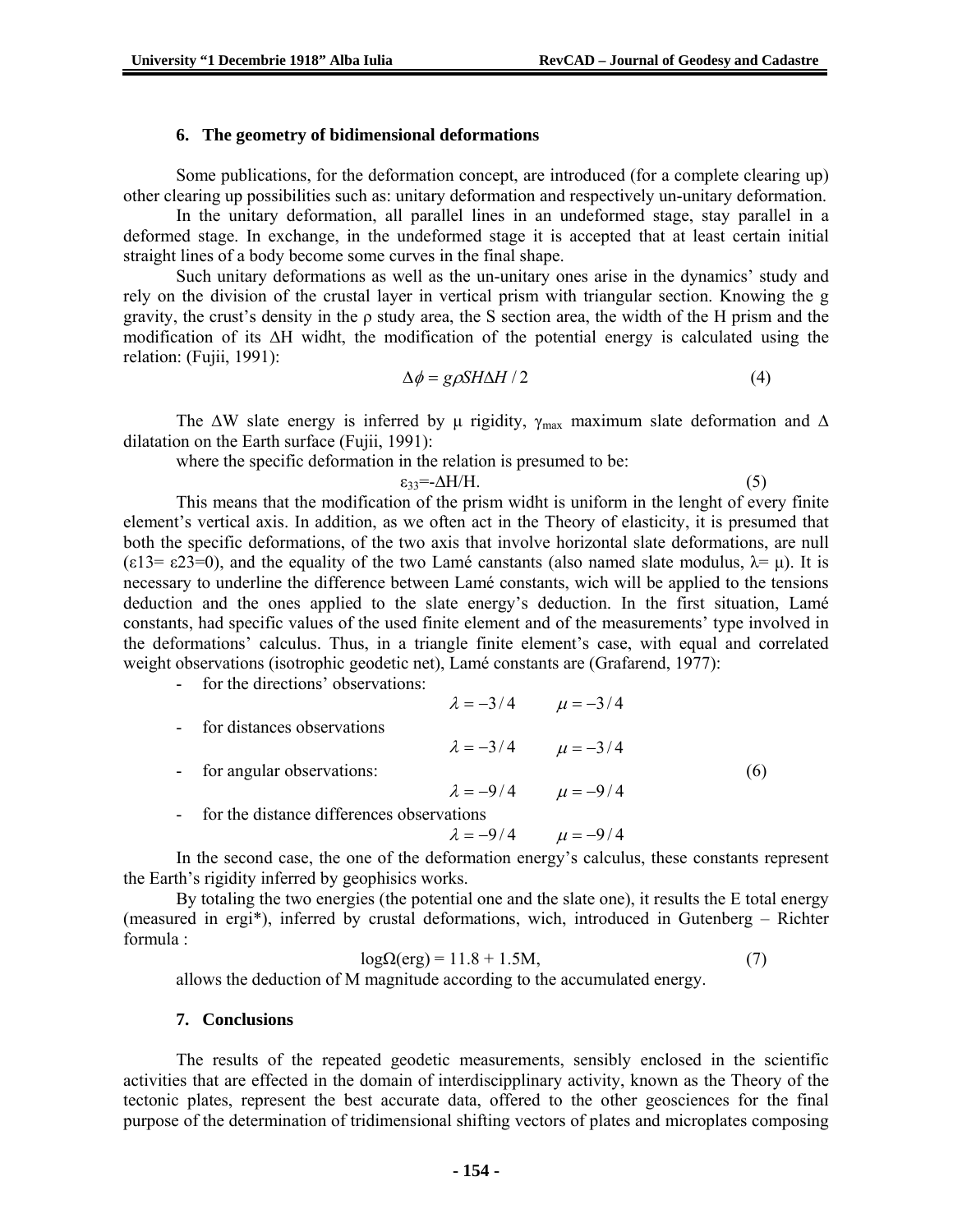the whole earthly Globe, or on limited parts, very interesting . Geodetic methods are more and more frequently used in the investigation of the earthly crust's dynamics in the studies of a continuous pursuit of this phenomenon in very important areas for the national economies and, of course, for the population, or in certain periods of time, in larger dimensions areas and with a reduced instalment of these shiftings.

One of the directions of scientific research particulary present, lies in the determination of some technologies capable to realize earthquakes' prediction, in general, and the ones marked especially through the study of measurable physic forerunners. Within this framework, an important part is given to the study of recent crustal movements. The geodesy, through the earthly technologies, as well as the spatial ones, offers data concerning the modifications of unitary efforts and specific deformations in the earthly crust.

The method of finite elements, apllied in the remarkings of repeated geodetic measurements' results, represents a new element introduced in such remarkings, as a result obtaining geodinamic parameters useful to the geophysic interpretations of recent crustal movements. The basic principle of this method is suited very well to the geodetic nets, meaning that these ones respect the conditions imposed by this method: the correlation between the whole and the part, the division of the analysis' domain, the the constitution of the finite elements' equation as well as the assembling of these equations. the estimated functions, their properties, the dimensions and the number of finite elements, the typical configurations of finite elements are adapted to the geodetic nets, so that this method can be efficiently and easily applied to the repeated geodetic measurements' results.

These studies and conclusions, that derive from repeated geodetic measurements, are particularly useful for the geophysic specialists in general, for seismologists specialists in particular, because through the interpretation and the correlation with the conclusions in one's own studies, there can be made estimations or even predictions concerning the main characteristics of a possible seismic event, (the position of the epicentre, the moment of the production and the dimensions of the magnitude).

## **8. References**

- *1. Atanasiu, I. (1961) : Cutremurele din Romania. EA;*
- *2. Bäth, M. (1973) : Introduction to seismology. Birkhäuser Verlag;*
- *3. Bezuhov, N.I. (1957) : Teoria elasticitatii si plasticitatii. ET;*
- *4. Bleahu, M. (1983) : Tectonica globala. ESE;*
- *5. Fotescu, N. & Savulescu, C. (1988) : Teoria Erorilor. Litografie, ICB;*
- *6. Garbea, D. (1977) : Analiza cu elemente finite. ET;*
- *7. Grafarend, E. (1986) : Three dimensional deformation analysis : global vector spherical harmonic and local finite element representation, T. Nr.130, pp. 337 – 359;*
- *8. Livieratos, E. (1980) : Crustal strains using geodetic methods. QG;*
- *9. Nacu, V., Radulescu, F., Mateciuc, D., & Stiopol, D. (1992) : Study of the deformation parameters in Gruiu-Caldarusani geodynamic polygon. XXIII General Assembly of European Seismological Commission, Activity Raport 1990-1992, pp. 345-348, Proceedings, vol II, Prague, Checkoslovakia;*
- *10. Nacu, V., et.al., (1997) : Studiul deformarilor actuale ale suprafetei crustei terestre pe teritoriul Romaniei. Arhiva INCDFP;*
- *11. Nacu, V. (1998) : Măsurători geoddezice şi modele de calcul pentru determinarea parametrilor geodinamici ai mişcărilor crustale recente în cadrul studiilor interdisciplinare de predicţie a cutremurelor de pământ;*